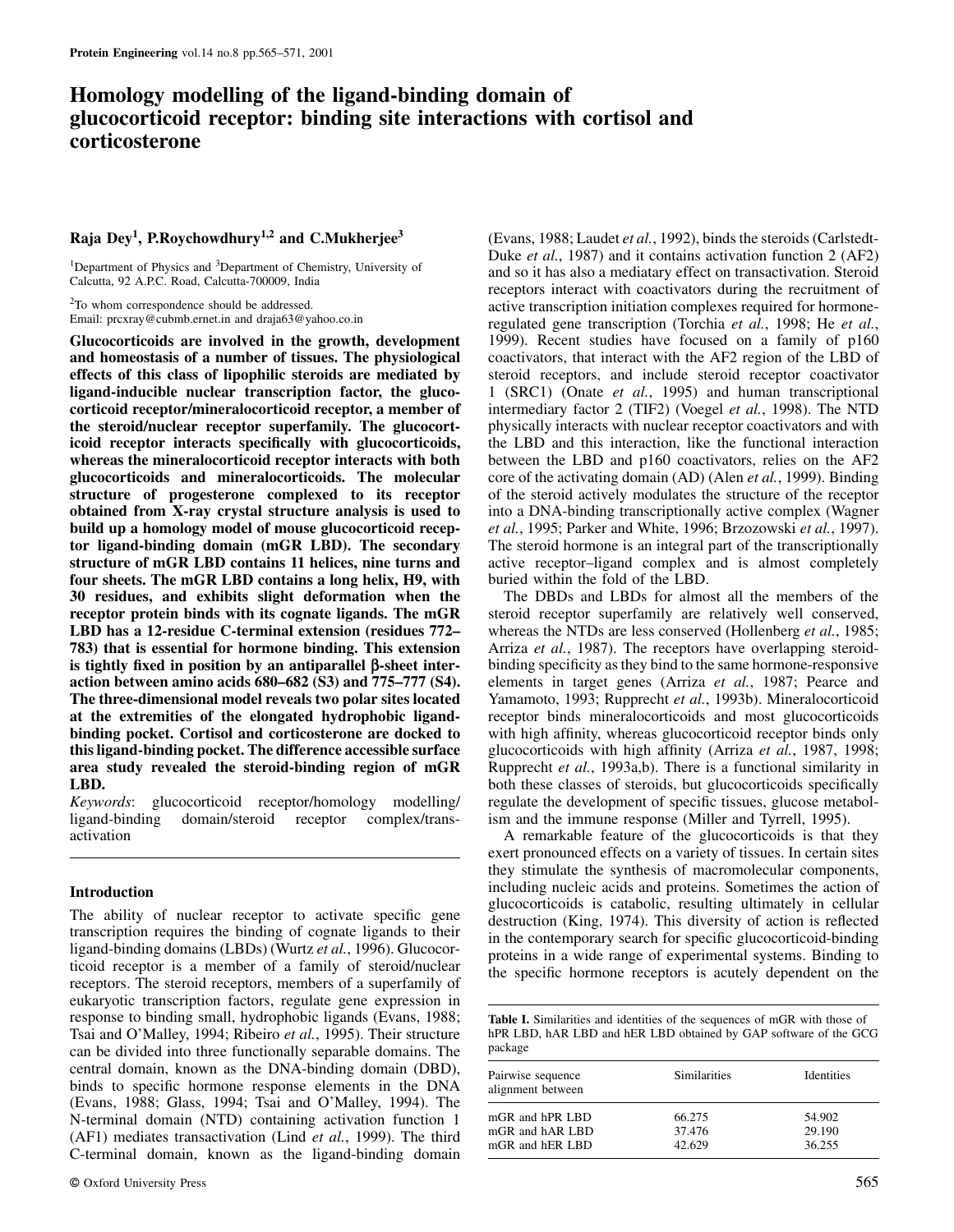| а |                        |                                                                                                                                                                                                                                                                                                                                                                                                                                                                                                                                                                         |     |
|---|------------------------|-------------------------------------------------------------------------------------------------------------------------------------------------------------------------------------------------------------------------------------------------------------------------------------------------------------------------------------------------------------------------------------------------------------------------------------------------------------------------------------------------------------------------------------------------------------------------|-----|
|   |                        | mGR 505 kgiqqatagvsqdtsenanktivpaalpqltptlvslleviepevlyagydssvpdsawrimttlnmlgg 574<br>: :   .   1   1                                                                                                                                                                                                                                                                                                                                                                                                                                                                   |     |
|   |                        | hPR 678<br>GQDIQLIPPLINLLMSIEPDVIYAGHDNTKPDTSSSLLTSLNQLGE 723                                                                                                                                                                                                                                                                                                                                                                                                                                                                                                           |     |
|   |                        | mGR 575 rqviaavkwakaipgfrnlhlddqmtllqyswmflmafalgwrsyrqasgnllcfapdliineqrmtlpc 644                                                                                                                                                                                                                                                                                                                                                                                                                                                                                      |     |
|   |                        | hPR 724 RQLLSVVKWSKSLPGFRNLHIDDQITLIQYSWMSLMVFGLGWRSYKHVSGQMLYFAPDLILNEQRMKESS 793                                                                                                                                                                                                                                                                                                                                                                                                                                                                                      |     |
|   |                        | mGR 645 mydqckhmlfistelqrlqvsyeeylcmktllllssvpkeglksqelfdeirmtyikelgkaivkregns 714<br>$\begin{minipage}{.4\linewidth} \begin{tabular}{l} \multicolumn{1}{c}{\textbf{1}} & \multicolumn{1}{c}{\textbf{1}} & \multicolumn{1}{c}{\textbf{1}} & \multicolumn{1}{c}{\textbf{1}} & \multicolumn{1}{c}{\textbf{1}} & \multicolumn{1}{c}{\textbf{1}} & \multicolumn{1}{c}{\textbf{1}} & \multicolumn{1}{c}{\textbf{1}} & \multicolumn{1}{c}{\textbf{1}} & \multicolumn{1}{c}{\textbf{1}} & \multicolumn{1}{c}{\textbf{1}} & \multicolumn{1}{c}{\textbf{1}} & \multicolumn{1}{c$ |     |
|   |                        | hPR 794 FYSLCLTMWQIPQEFVKLQVSQEEFLCMKVLLLLNTIPLEGLRSQTQFEEMRSSYIRELIKAIGLRQKGV 863                                                                                                                                                                                                                                                                                                                                                                                                                                                                                      |     |
|   |                        | mGR 715 sqnwqrfyqltklldsmhdvvenllsycfqtfl.dksmsiefpemlaeiitnqipkysngnikkllfhqk 783<br>$\vert \cdot \vert$<br>$  \cdot  $ $ $ $ $ $ $ $ $ $ $ $ $ $ $                                                                                                                                                                                                                                                                                                                                                                                                                    |     |
|   |                        | hPR 864 VSSSQRFYQLTKLLDNLHDLVKQLHLYCLNTFIQSRALSVEFPEMMSEVIAAQLPKILAGMVKPLLFHKK 933                                                                                                                                                                                                                                                                                                                                                                                                                                                                                      |     |
| b | Secondary<br>Structure | HI<br>mGR 506 .giqqatagvsqdtsenanktivpaalpqlt.ptlvslleviepevlyagydssvpdsawri 565                                                                                                                                                                                                                                                                                                                                                                                                                                                                                        |     |
|   |                        | hAR 643 .geassttspteettqkltvshiegyecqpiflnvleaiepgvvcaghdnnqpdsfaal 700<br>hER 273 dgegrgevgsagdmraanlwpsplmikrskknslalsltadqmvsalldaeppilyseydptrpfseasm 342                                                                                                                                                                                                                                                                                                                                                                                                           |     |
|   |                        | H2<br>S1<br>H <sub>3</sub><br>H4                                                                                                                                                                                                                                                                                                                                                                                                                                                                                                                                        |     |
|   |                        | mGR 566 mttlnmlggrqviaavkwakaipgfrnlhlddqmtllqyswmflmafalgwrsyrqasgnllcfapdlii 635<br>hPR 715 LTSLNQLGERQLLSVVKWSKSLPGFRNLHIDDQITLIQYSWMSLMVFGLGWRSYKHVSGQMLYFAPDLIL<br>hAR 701 lsslnelgerqlvhvvkwakalpgfrnlhvddqmaviqyswmglmvfamgwrsftnvnsrmlyfapdlvf 770<br>hER 343 mglltnladrelvhminwakrvpgfvdltlhdqvhllecawleilmiglvwrsmehpvkllfapnlll 410                                                                                                                                                                                                                          | 784 |
|   |                        | H <sub>5</sub><br>H7<br>H <sub>6</sub><br>H8                                                                                                                                                                                                                                                                                                                                                                                                                                                                                                                            |     |
|   |                        | mGR 636 neqrmt.lpcmydqckhmlfistelqrlqvsye@ylcmktlllissvpkegiksqelfdeirmtyi<br>hPR 785 NEQRMK.ESSFYSLCLTMWQIPQEFVKLQVSQEEFLCMKVLLLLLNTIPLEGERSQTQFEEMRSSYI 849<br>hAR 771 neyrmh.ksrmysqcvrmrhlsqefgwlqitpqeflcmkalllfsiipvdglknqkffdelrmnyi 835<br>hER 411 drnqgkcvegmveifdmllatssrfrmmnlqgeefvclksiillnsgvytflsstlksleekdhihrvld 480                                                                                                                                                                                                                                   | 700 |
|   |                        | H <sub>9</sub><br>H10<br>$-$ AF2 $\rightarrow$                                                                                                                                                                                                                                                                                                                                                                                                                                                                                                                          |     |
|   |                        | mGR 701 kelgkaivkregnssqnwqrfyqltklidsmhdvvenllsycfqtfl.dksmsiefpemlaeiitnq 766<br>hPR 850 RELIKAIGLRQKGVVSSSQRFYQLTKLLDNLHDLVKQLHLYCLNTFIQSRALSVEFPEMMSEVIAAQ 916<br>hAR 836 keldriiackrknptscsrrfyqitklidsvqpiarelhqftfdllikshmvsvdfpemmaeiisvq 902<br>hER 481 kitdtlihlmakagltlqqqhqrlaqlllilshirhmsnkgmehlysmkcknvvplydlllemldahrlh 550                                                                                                                                                                                                                             |     |
|   |                        | H 11<br>S <sub>4</sub>                                                                                                                                                                                                                                                                                                                                                                                                                                                                                                                                                  |     |
|   |                        | mGR 767 ipkysngnikkllfhqk~~~~~~~~~~~~~~~~~~~~~~~~~~~~~~~ 783<br>hPR 917 LEKILAGMVKPLLFHKK~~~~~~~~~~~~~~~~~~~~~~~~~~~~~~~~ 933<br>hAR 903 vpkilsgkvkpiyfhtq~~~~~~~~~~~~~~~~~~~~~~~~~~~~~ 919<br>hER 551 aptsrggasveetdqshlatagstsshslqkyyitgeaegfpatv 595                                                                                                                                                                                                                                                                                                                |     |

**Fig. 1.** (**a**) Pairwise sequence alignment between mGR and hPR LBD. The solid vertical lines between the sequences indicate the identities. Double dots and single dots indicate high and low similarities between the corresponding amino acids, respectively. (**b**) Multiple sequence alignment among mGR, hPR LBD, hAR LBD and hER LBD. Horizontal shaded areas indicate the secondary structural elements of mGR LBD. The conserved regions are indicated by vertical shaded areas.

presence of the 3-one A-ring and/or 11β-hydroxyl group, which is the characteristic structural feature of all biologically active glucocorticoids. The 3-one A-ring of many progestins and corticoids is the area of greatest conformational flexibility in these molecules. This conformational flexibility exhibited by these naturally occurring hormones facilitates their highly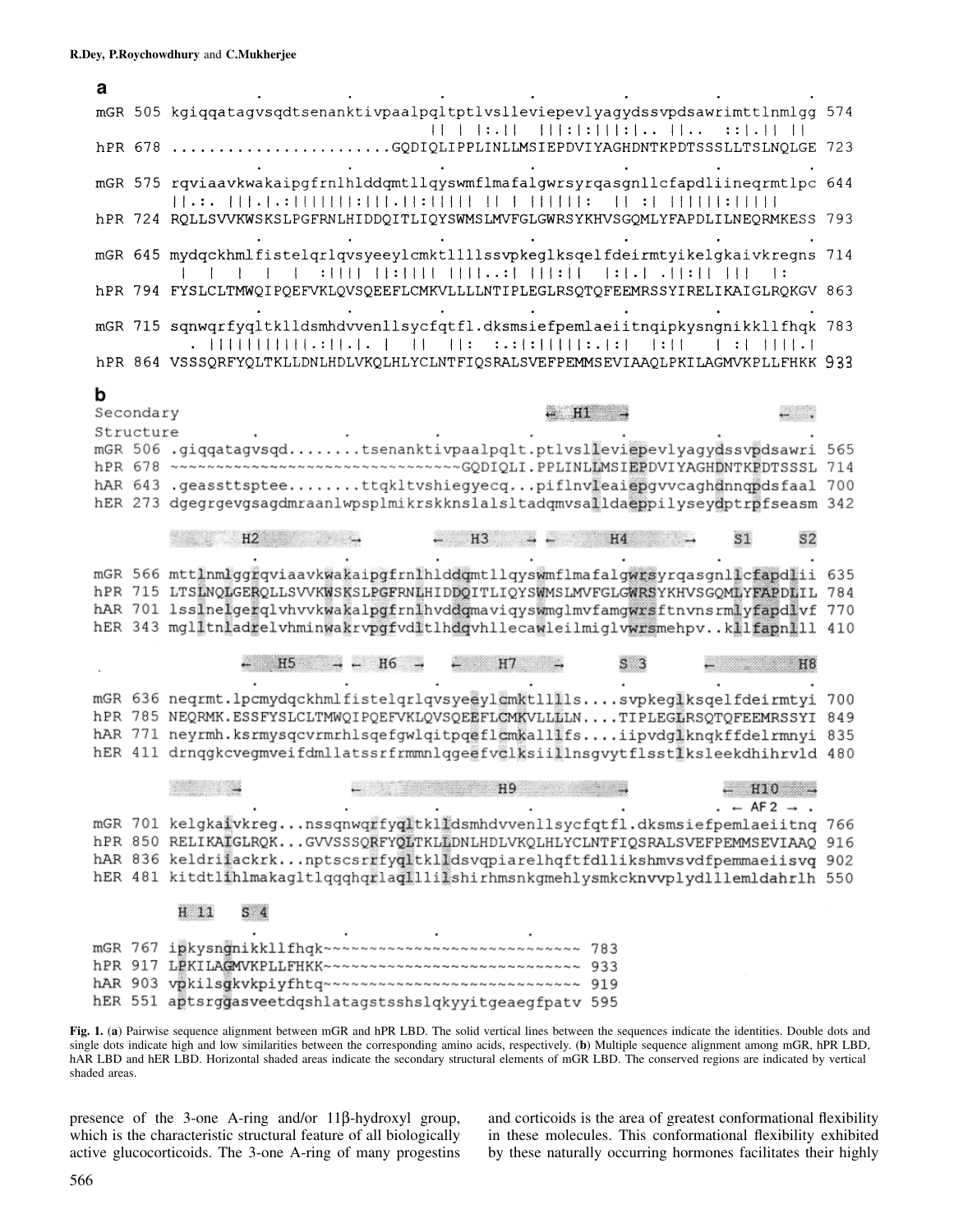

**Fig. 2.** Superposition of the backbone of mGR LBD on hPR LBD.



**Fig. 3.** Stereoscopic view of superposition of the trace of mGR LBD–cortisol complex on the uncomplexed mGR LBD.

specific interaction with a variety of proteins including synthesizing enzymes, transport proteins and target proteins (Duax and Norton, 1975).

The theoretical model of mGR LBD was developed templating the X-ray structure of progesterone receptor (Williams and Siglar, 1998). The model receptor protein is then used to study the binding site interactions during complexation with cortisol and corticosterone by molecular modelling. The difference in accessible surface area (DASA) (Lee and Richards, 1971) between mGR LBD and the ligand-bound protein is then calculated for both the steroid–receptor complexes. The interaction zone of mGR LBD with the steroid was revealed from this study. Binding of steroids to mGR LBD does not necessitate any structural change to the hydrophobic ligand-binding pocket. However, the modelling study did indicate a slight conformational change in the secondary structure on complexation of mGR LBD with both cortisol and corticosterone. This minor conformational change was found in the C-terminal site of the long helix H9 without any gross alteration of the ligandbinding pocket itself. This suggests that ligand binding may trigger a conformational modification which could account for the effect of ligand binding on transactivation by AF-2





**Fig. 4.** DASA studies of mGR LBD and its complex with (**a**)cortisol and (**b**) corticosterone.

(Bourguet *et al.*, 1995). Perhaps the ability of corticosteroids to stimulate the transactivation function of mGR depends on the stability of the steroid–receptor complexes (Hellal-Levy *et al.*, 1999).

## **Materials and methods**

#### *Starting conformation and sequence alignment*

The refined crystal structures of progesterone-bound LBD of the human progesterone receptor (hPR) (Williams and Siglar, 1998), LBD of estrogen receptor (ER) in complex with the endrogenous estrogen (Brzozowski *et al.*, 1997) and the LBD of human androgen receptor (hAR) in complex with metribolone (R1881) (Matias *et al.*, 2000) were taken from the Brookhaven Protein Data Bank (PDB entries 1A28, 1ERRand 1e3g, respectively) as starting materials. The amino acid sequences of three LBDs were extracted from these three crystal structures. The amino acid sequence of house mouse glucocorticoid receptor (mGR) (Danielsen *et al.*, 1986; Nohno *et al.*, 1989) was obtained from SWISSPROT Sequence Data Bank and was compared with the sequences of the crystal structures separately by pairwise sequence alignment using the software GAP (Needleman and Wunsch, 1970) of the GCG package. The best similarity and identity of mGR with hPR LBD encouraged us to select the crystal structure of progesterone-bound LBD of hPR to develop a theoretical model of mGR LBD. A multiple sequence alignment among mGR, hPR, hAR and hER was done using the PILE UP (Feng and Doolittle, 1987) program of the GCG package.

#### *Coordinate assignment and minimization*

The coordinates of mGR LBD were assigned by templating the X-ray structure of hPR LBD after aligning the two sequences as was observed in the GCG output. This coordinate assignment was done using the HOMOLOGY module (Biosym Technologies) of the InsightII program package. The model of mGR LBD was then put through energy minimization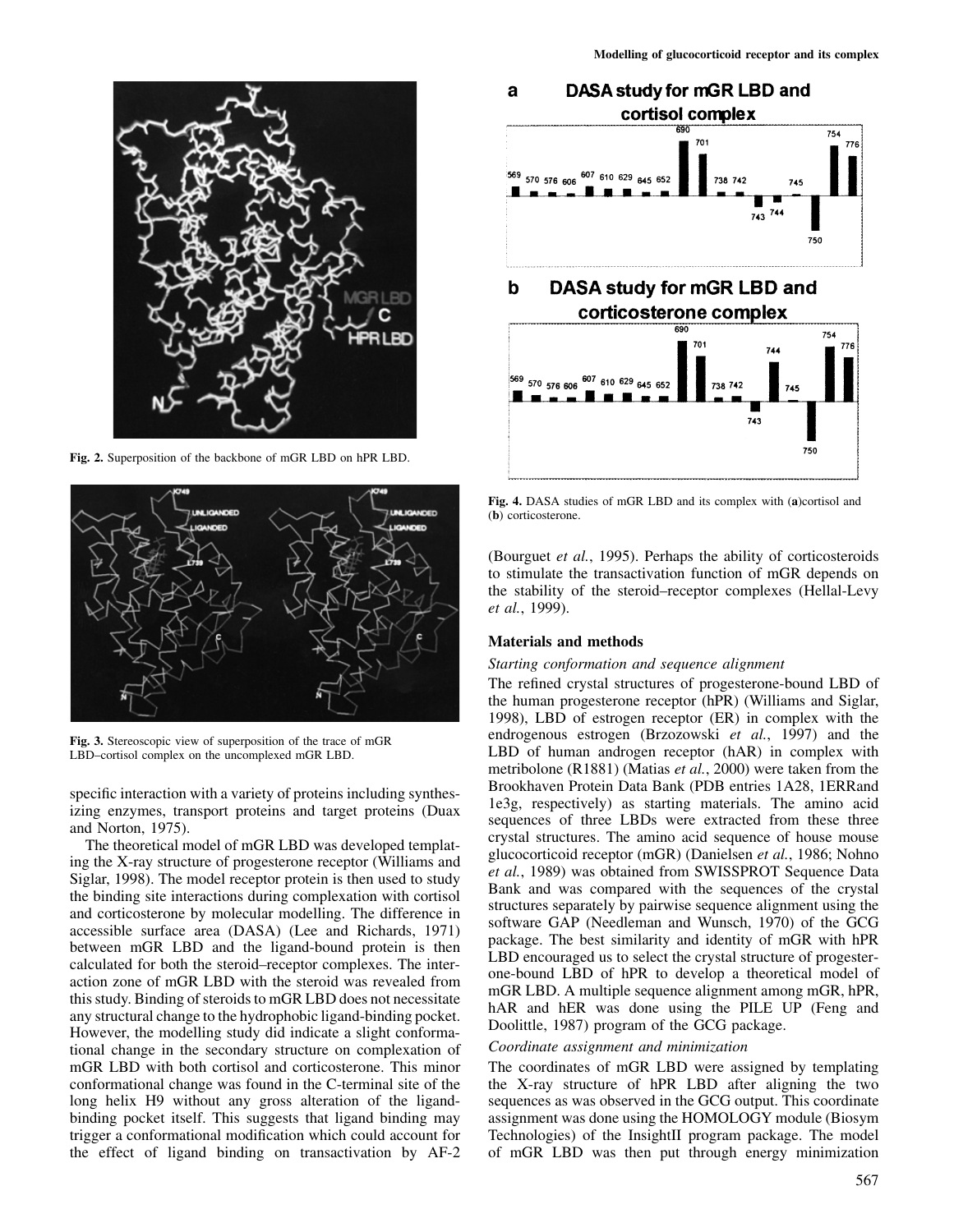

**Fig. 5.** (**a**) Stereoscopic view of the Cα trace of mGR LBD complexed with cortisol. H and S indicate α-helix and β-sheet, respectively. The bound cortisol is shown in a space filling model. (**b**) Ribbon diagram of mGR LBD complexed to cortisol. The bound cortisol is shown in a space filling model.

for 10 000 steps of the steepest descent method using the DISCOVER module of InsightII. The model was further subjected to energy minimization for 500 steps of the conjugate gradient technique that led to a refined structure of mGR LBD with an r.m.s. deviation of  $\leq 0.001$ . The secondary structure prediction of mGR LBD was performed using the program DSSP (Kabsch and Sander, 1983), July 1995 version. The DISCOVER simulation package (Biosym Technologies) with the consistent valence force-field (Hagler *et al.*, 1985; Dauber-Osguthorpe *et al.*, 1988) was employed for minimization calculations.

# *Superposition and ligand docking*

Using the Biopolymer module (Biosym Technologies) of InsightII, the refined model structure of mGR LBD was superposed on the crystal structure of progesterone-bound hPR LBD. The molecular structure of cortisol (Roberts *et al.*, 1973)



**Fig. 6.** (**a**) Stereoscopic view of the binding sites of cortisol complexed with mGR LBD in a stick diagram. (**b**) Stereoscopic view of the binding sites of corticosterone complexed with mGR LBD in a stick diagram.

was then superposed on progesterone such that their steroid nuclei were practically coincident. The allocated cortisol could then be easily associated with the ligand-binding domain of the superposed glucocorticoid receptor. The hydroxyl group at C-17 of the cortisol in the mGR LBD–cortisol complex thus prepared was deleted to mimic an mGR LBD–corticosterone complex. These two complexes were then subjected to energy minimization for 1000 steps of the conjugate gradient technique with the DISCOVER simulation package.

## *Solvent accessibility*

The values of the accessible surface area for both the native protein (mGR LBD) and ligand-bound proteins were calculated using the HOMOLOGY module of InsightII. The differences in accessible surface areas between mGR LBD and ligandbound protein were calculated for every residue. This DASA study traced the steroid protein interaction regions for the complexes of mGR LBD with both cortisol and corticosterone.

## **Results and discussion**

Table I shows the sequence identities and similarities obtained from pairwise sequence alignment of mGR with hPR LBD, hAR LBD and hER LBD. hPR LBD shows the best pairwise alignment [Figure 1(a)]. The multiple sequence alignment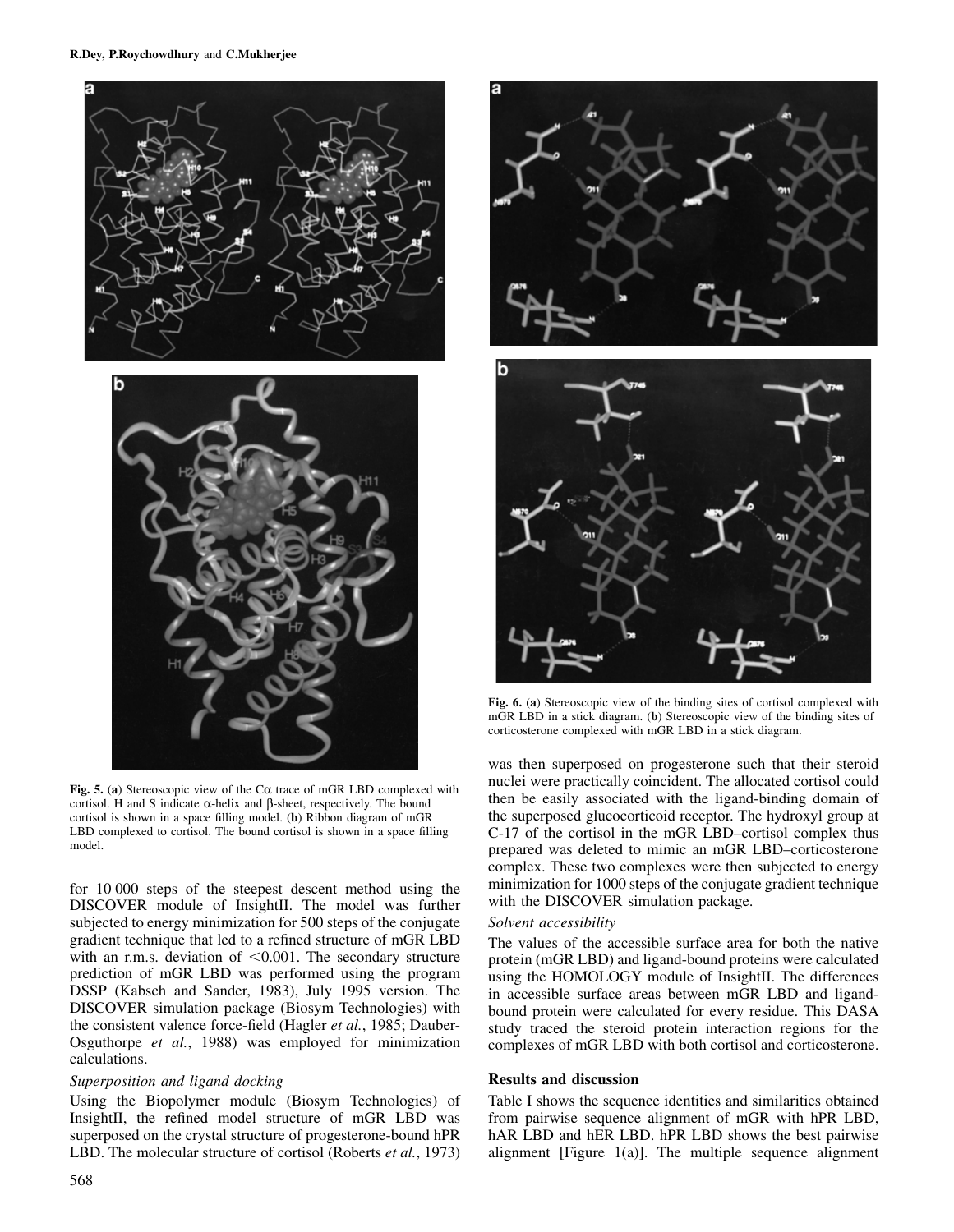**Table II.** Hydrogen-bonding parameters for cortisol and corticosterone in complex with mGR LBD

| Complex                | Donor-H         | Acceptor               | $H \cdots A$ distance $(\AA)$ | D-H $\cdots$ A angle ( $\degree$ ) |
|------------------------|-----------------|------------------------|-------------------------------|------------------------------------|
| mGR LBD-cortisol       | Steroid: O11–H  | Asn $570:$ O (keto)    | 2.09                          | 167.12                             |
|                        | Asn $570: N-H$  | Steroid: O-21          | 1.96                          | 163.88                             |
|                        | Gln $576: N-H$  | Steroid: O-3           | 2.30                          | 137.66                             |
| mGR LBD-corticosterone | Steroid: O-11–H | Asn $570:$ O (keto)    | 1.95                          | 162.01                             |
|                        | $Gln576$ : N-H  | Steroid: O-3           | 2.41                          | 135.87                             |
|                        | Steroid: O-21-H | Thr $745:$ O (hydroxy) | 1.92                          | 156.19                             |

**Table III.** Binding energies of cortisol and corticosterone in their complexes with mGR LBD

| Final total energy for the   |              | Final total energy for the steroid |                    | Final total energy for the complexed |              | Binding energy of steroid to |             |
|------------------------------|--------------|------------------------------------|--------------------|--------------------------------------|--------------|------------------------------|-------------|
| uncomplexed receptor $(E_r)$ |              | $(E_{s})$                          |                    | receptor $(E_c)$                     |              | receptor $(E_h)^a$           |             |
| Receptor                     | $E_r$ (kcal) | Steroid                            | $E_{\rm c}$ (kcal) | Complex                              | $E_c$ (kcal) | Steroid                      | $Eb$ (kcal) |
| mGR LBD                      | $-47299.07$  | Cortisol                           | 85.23              | mGR LBD-cortisol                     | $-46775.01$  | Cortisol                     | $-438.83$   |
| mGR LBD                      | $-47299.07$  | Corticosterone                     | 57.89              | mGR LBD-corticosterone               | $-46804.46$  | Corticosterone               | $-436.72$   |

 ${}^aE_b = (E_r + E_s) - E_c.$ 

**Table IV.** Final energies associated with the uncomplexed receptors mGR LBD and hPR LBD

| Uncomplexed<br>receptor | Bond<br>energy<br>(kcal) | Theta<br>energy<br>(kcal) | Phi<br>energy<br>(kcal) | Out-of-plane<br>energy<br>(kcal) | Non-bond<br>energy<br>(kcal) | Coulomb<br>energy<br>(kcal) | Total<br>energy<br>(kcal) |
|-------------------------|--------------------------|---------------------------|-------------------------|----------------------------------|------------------------------|-----------------------------|---------------------------|
| mGR LBD                 | 636.76                   | 1393.30                   | 196.40                  | 13.40                            | 119.92                       | $-49658.84$                 | $-47299.07$               |
| hPR LBD                 | 387.47                   | 994.97                    | 182.73                  | 3.27                             | $-18.47$                     | -49569.36                   | -48019.39                 |

Table V. Final energies associated with the receptors mGR LBD and hPR LBD complexed to pregnen steroids

| Complex of             | Bond energy | Theta energy | Phi energy | Out-of-plane energy | Non-bond energy | Coulomb energy | Total energy |
|------------------------|-------------|--------------|------------|---------------------|-----------------|----------------|--------------|
|                        | (kcal)      | (kcal)       | (kcal)     | (kcal)              | (kcal)          | (kcal)         | (kcal)       |
| mGR LBD-cortisol       | 648.67      | 1383.35      | 226.90     | 13.14               | 176.11          | $-49223.18$    | $-46775.01$  |
| mGR LBD-corticosterone | 647.36      | 1383.93      | 225.07     | 13.18               | 177.23          | $-49252.04$    | $-46804.46$  |
| hPR LBD-progesterone   | 753.36      | 1330.55      | 194.15     | 10.98               | $-158.43$       | $-48226.07$    | $-46095.45$  |



**Fig. 7.** Stereoscopic view of the disposition of the helices H2, H5 and H9 around cortisol complexed with mGR LBD. Here the receptor is shown as a trace and the cortisol as a stick diagram.

among these four receptors (three of which were obtained from X-ray analysis) shows 28 totally conserved regions represented in Figure 1(b). The r.m.s. deviation dropped from 2.8378 (initial value) to 0.0003 (final value) after energy minimization of the model receptor. The superposition (Figure 2) of the backbone of mGR LBD with that of hPR LBD shows minimal deviation. It was noted that the r.m.s. deviation in the aligned position is 1.326.

The majority of the residues of mGR LBD occupy the most favored regions of the Ramachandran plot and the other residues occupy additional allowed regions as defined in Procheck (Laskowski *et al.*, 1993). No residues of the model protein fall in the disallowed region, thereby confirming the reliability of the theoretical model of mGR LBD.

The postulated model of mGR LBD consists of 250 residues (Leu534–Lys783), which folds into a hydrophobic ligandbinding pocket. The secondary structure of this model protein contains 11 helices, nine turns and four sheets. The pairs of helices H3, H4; H5, H6; and H10, H11 are almost contiguous pairwise. mGR LBD contains a relatively longer helix H9 (it contains 30 residues, whereas the PR contains 15, the RAR contains eight, the TR contains six and the ER contains nine). A shortening of the length of the helix H9 is observed in both the complexes of mGR LBD with cortisol and corticosterone. On complexation the helix H9 (718–747) of the native protein (mGR LBD) becomes deformed and is shortened by one residue to become helix H9 (718–746). This deformation at the C-terminal end of helix H9 is shown in Figure 3, where the trace of mGR LBD–cortisol complex is superposed on the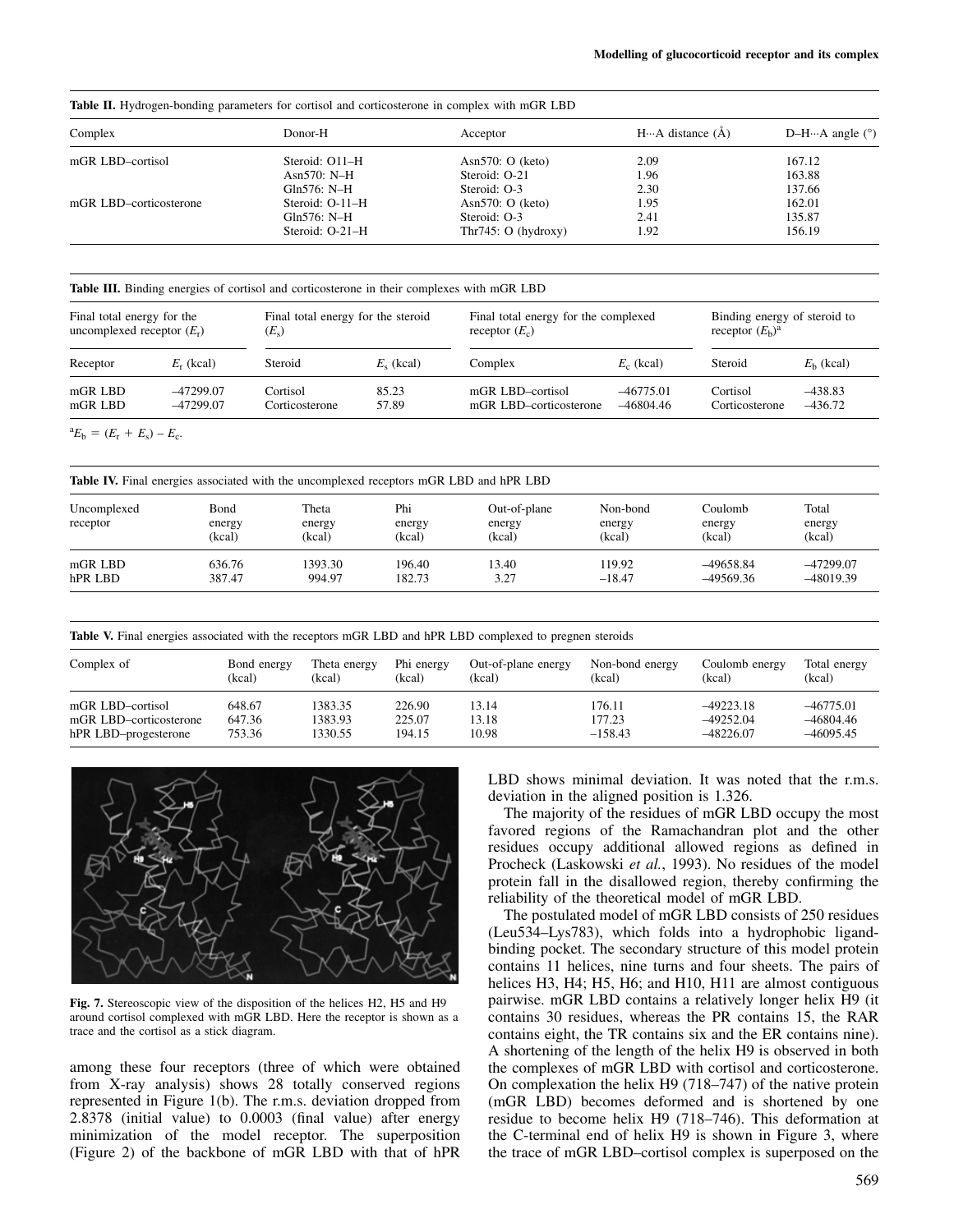native protein. This superposition (Figure 3) shows a perfect coincidence everywhere except from Ser740 to Asp748. The r.m.s. deviation in the aligned position is 0.147. The DASA study between mGR LBD and its complex with cortisol is represented by the bar graph in Figure  $4(a)$ . Figure  $4(b)$ represents the DASA study between mGR LBD and its corticosterone complex. The positive DASA values reveal the interaction zone of the receptor with its cognate ligands. The negative DASA values are found to be around the region of deformation arises from complexation. Figure 5(a) represents the Cα trace of mGR LBD, where H and S indicate α-helices and β-sheets, respectively. Bound cortisol is shown in a space filling model. Figure 5(b) represents the ribbon diagram of mGR LBD where the bound cortisol is shown in the space filling model.

The polar neutral residues Asn570 and Gln576 of mGR LBD are directly involved in binding with cortisol through hydrogen bonding. The C-3-ketone group of the A-ring of cortisol forms a hydrogen bond with the amido  $NH<sub>2</sub>$  group of Gln576 of helix H2 at site I of the ligand-binding pocket. The required position and orientation of Gln576 are maintained by the supporting role of Arg617 and Phe629, underscored by their conservation at the corresponding sequence position in all steroid receptors. The amido  $NH<sub>2</sub>$  group of the polar residue Asn570 of helix H2 serves as a donor to O-21 of cortisol and the keto-oxygen of the same residue serves as an acceptor from the hydroxyl group at C-11 of cortisol. The residue Asn570 thereby held stably by forming two hydrogen bonds with the steroid at site II of the ligand-binding pocket. The remaining residues in the binding cavity participate in a number of hydrophobic interactions with the ligand. The mineralocorticoid compound aldosterone bearing an identical 17β-substituent as in cortisol shows similar binding interactions with MR in site II of the ligand-binding pocket (Fagart *et al.*, 1998). The residues of mGR LBD that are directly involved in complexation with corticosterone through a hydrogenbonding network are Asn570, Gln576 and Thr745. Here the A-ring of corticosterone is directed towards site I of the ligandbinding pocket where the polar residue Gln576 of helix H2 forms a hydrogen bond with the keto-oxygen at C-3 of the steroid. The hydroxyl groups at C-11 and C-21 of corticosterone serve as donors to the keto-oxygen of Asn-570 and the hydroxyl group of Thr-745, respectively, and thereby forms two hydrogen bonds at site II of the ligand-binding pocket. The binding study of mGR LBD with its cognate ligands shows that the polar neutral residues Asn570 and Gln576 play a key role in complexation.

The hydrogen-bonding parameters associated with cortisol and corticosterone in complexation with mGR LBD are given in Table II. Table III presents the binding energies of cortisol and corticosterone in their complexes with mGR LBD. Figure 6(a) and (b) show a stereoscopic view of the binding site interactions of cortisol and corticosterone, respectively, with mGR LBD in a stick diagram. Final energies before complexation of mGR LBD and hPR LBD (X-ray structure) with steroids are given in Table IV. Table V represents the final energies of the receptors complexed to steroids. Tables IV and V clearly reveal a high degree of agreement between the actual crystal structure and model structure, thereby confirming the reliability of the modelled steroid–receptor complex as well as the model of the uncomplexed mGR LBD.

The overall architechture of this modeled mGR LBD is similar to that seen in the crystal structures of the LBDs of other nuclear receptors such as ER, TR, PR, RXR, AR and RAR (Bourguet *et al.*, 1995; Renaud *et al.*, 1995; Wagner *et al.*, 1995; Brzozowski *et al.*, 1997; Williams and Siglar, 1998; Matias *et al.*, 2000). The structures of all these LBDs are folded into a three-layered antiparallel β-helical sandwich. Like most 3-keto steroid receptors, the mGR LBD has a 12 residue C-terminal extension (772–783), that is essential for hormone binding in GR, PR and AR (Jenster *et al.*, 1991; Xu *et al.*, 1996; Zhang *et al.*, 1996). However, ER is found to be an exception (Lanz and Rusconi, 1996). This extension is tightly fixed in position by an antiparallel β-sheet interaction between amino acids 680–682 and 775–777. The ligand is surrounded by three helices, H2, H5 and H9. The helices H5 and H9 are nearly parallel to the steroid nuclear plane and disposed at the  $\alpha$  and  $\beta$  orientational side of the steroid nucleus, respectively. However, the helix H2 is disposed at an angle with the steroid nucleus. The disposition of these three helices around cortisol in complex with mGR LBD is shown in Figure 7. The residues (Met758–Thr764) of mGR LBD corresponds to the AF2-AD core of the X-ray structures of PR LBD as was found in the multiple sequence alignment (Figure 1). Hence the seven residues (Met758–Thr764) may be treated as the AF2-AD core of mGR LBD that belongs to helix H10. This probable AF2-AD core of mGR LBD could affect the conformation at the C-terminal end of the helix H9 in the presence of bound agonist.

#### **Acknowledgements**

The authors thank Professor Asok Banerjee, Bose Institute, Calcutta for providing laboratory facilities. Thanks are due to D.I.C., Bose Institute, Calcutta for providing the computational facilities for the modelling work.

#### **References**

- Alen,P., Claessens,F., Verhoeven,G., Rombauts,W. and Peeters,B. (1999) *Mol. Cell. Biol.*, **19**, 6085–6097.
- Weinberger,C., Cerelli,G., Glaser,T.M., Handelin,B.L., Housman,D.E. and Evans,R.M. (1987) *Science*, **237**, 268–275.
- Arriza,J.L., Simerly,R.B., Swanson,L.W. and Evans,R.M. (1988) *Neuron*, **1**, 887–900.
- Bourguet,W., Ruff,M., Chambon,P., Gronemeyer,H. and Moras,D. (1995) *Nature*, **375**, 377–382.
- Brzozowski,A.M., Pike,A.C., Dauter,Z., Hubbard,R.E., Bonn,T., Engstrom,O., Ohman,L., Greene,G.L., Gustafsson,J.-A. and Carlquist,M. (1997) *Nature*, **389**, 753–758.
- Carlstedt-Duke,J., Stromstedt,P.-E., Wrange,O., Bergman,T., Gustafsson,J.-A. and Jornvall,H. (1987) *Proc. Natl Acad. Sci. USA*, **84**, 4437–4440.
- Danielsen,M., Northrop,J.P. and Ringold,G.M. (1986) *EMBO J.*, **5**, 2513–2522.
- Dauber-Osguthorpe,P., Roberts,V.A., Osguthorpe,D.J., Wolff,J., Genest,M. and Hagler,A.T. (1988) *Proteins: Struct. Funct. Genet.*, **4**, 31–47.
- Duax,W.L. and Norton,D.A. (1975) *Atlas of Steroid Structure*, Vol. 1. Plenum Press, New York, p. 29.
- Evans,R.M. (1988) *Science*, **240**, 889–895.
- Fagart,J., Wurtz,J.M., Souque,A., Hellal-Levy,C., Moras,D. and Rafestin-Oblin,M.E. (1998) *EMBO J.*, **17**, 3317–3325.
- Feng,D.F. and Doolittle,R.F. (1987) *J. Mol. Evol.*, **25**, 351–360.
- Glass,C.K. (1994) *Endocrinol. Rev.*, **15**, 391–407.
- Hagler,A.T. (1985) In Hurby,V.J. and Meienhofer,J. (eds), *The Peptides.* Academic Press, New York, pp. 213–299.
- He,B., Kemppainen,J.A., Gronemeyer,H. and Wilson,E.M. (1999) *J. Biol. Chem.*, **274**, 37219–37225.
- Hellal-Levy,C., Couette,B., Fagart,J., Souque,A., Gomez-Sanchez,C. and Rafestin-Oblin,M.E. (1999) *FEBS Lett.*, **464**, 9–13.
- Hollenberg,S.M., Weinberger,C., Ong,E.S., Cerelli,G., Oro,A., Lebo,R., Thompson,E.B., Rosenfeld,M.G. and Evans,R.M. (1985) *Nature*, **318**, 635–641.
- Jenster,G. *et al.* (1991) *Mol. Endocrinol.*, **5**, 1396–1404.
- Kabsch,W. and Sander,C. (1983) *Biopolymers*, **22**, 2577–2637.
- King,R.J.B. (1974) *Steroid–Cell Interaction*. Butterworths, London, p. 109.